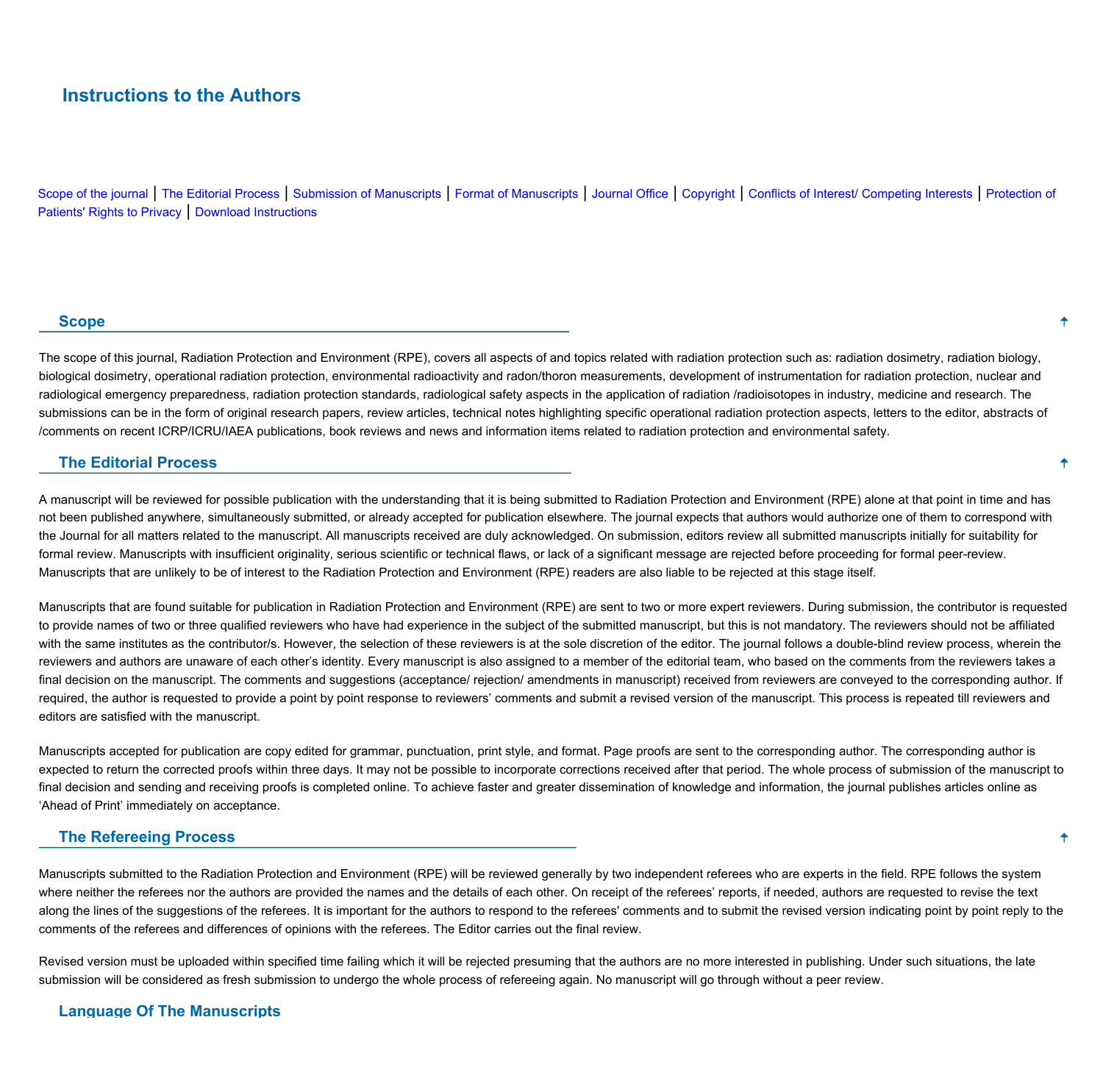**Manuscripts should be in English only.**

### <span id="page-1-0"></span>**Online Submission of Manuscripts**

#### **Manuscripts are to be submitted online from**

**[http://www.journalonweb.com.](http://www.journalonweb.com) New authors will have to register as author by providing Login Name and procedure.**

**Step 1 – Go to http://www.journalonweb.com/rpe**

- **1. Click "signup as author"**
- **2. Fill the registration form and submit**

**Step 2 - Open your email box Click "verify my email"**

- **• Go again to http://www.journalonweb.com/rpe**
- **• Login as author with your user name and password**

**The journal does not charge for submission and processing of the manuscripts.**

**Follow the instructions on the window.**

### **Format Of The Manuscript**

Title of the manuscript and a minimum of 3 Key Words related to the contents need to be provided in the relevant columns of the submission form. Type Editorial, Original Article, Review Article, Technical Note, Letter to the Editor, News, Book Review etc. The manuscripts have to be prepared in two files. Large size Images should be submitted separately as "Image(s)".

#### **First Page File:**

'First Page' file (use text / rtf / doc / pdf file format) should contain 1- the title of the manuscript (in running letters except the first letter of the first word), authors (titles such as Dr., Mr. etc. and degrees such as PhD, MD, MSc etc. must not be given), 3- mailing address and 4- email address of the corresponding article should not be included in this file. All information which **can reveal the identity of the authors such as Acknowledgements etc. should be included the files.**

#### **Article file:**

'Article Text File' (use text / rtf / doc / pdf file format) should contain the title, and a text from abstract onwards (do not reveal the identity of the authors form / part of the title or anywhere in the 'Article File'). The abstract not exceeding 200 words (with no subheads) should briefly summarize the aims, the important findings supported by data and the inferences. Proprietary terms and abbreviations should not be used in the abstract. The text following the such as Introduction, Experimental / Materials and Methods, Results, Discussion, Conclusions etc. and if needed Subsections may be added for the clarity use of First Person (I, We, Us, Our, My, Mine etc) may be avoided. Tables, Graphs or Figures should be included in Article file. If the size exceeds, send them separately as 'Image(s)' without incorporating them in the Article File (no repetition). Do not zip the files,

Ethics: When reporting studies on human beings, indicate whether the procedures followed were in accordance with the ethical standards of the responsible committee on human experimentation (institutional or regional) and with the Helsinki Declaration of 1975, as revised in 2000 (available

at<https://www.wma.net/policies-post/wma-declaration-of-helsinki-ethical-principles-for-medical-research-involving-human-subjects/>). For prospective studies involving human participants, authors are expected to mention about approval of (regional/ national/ institutional or independent Ethics Committee or Review Board, obtaining informed consent from adult research participants and obtaining assent for children aged over 7 years participating in the trial. The age beyond which assent would be required could vary as per regional and/ or national quidelines. Ensure confidentiality of subjects by desisting from mentioning participants' names, initials or hospital numbers, especially in illustrative material. When reporting experiments on animals, indicate whether the institution's or a national research council's guide for, or any national law on the care and use of laboratory animals was followed.

Evidence for approval by a local Ethics Committee (for both human as well as animal studies) must be supplied by the authors on demand. Animal experimental procedures should be as humane as possible and the details of anesthetics and analgesics used should be clearly stated. The ethical standards of experiments must be in accordance with the guidelines provided by the CPCSEA and World Medical Association Declaration of Helsinki on Ethical Principles for Medical Research Involving Humans for studies involving experimental animals and human beings, respectively). The journal will not consider any paper which is ethically unacceptable. A statement on ethics committee permission and ethical practices must be included in all **research articles under the 'Materials and Methods' section.**

٠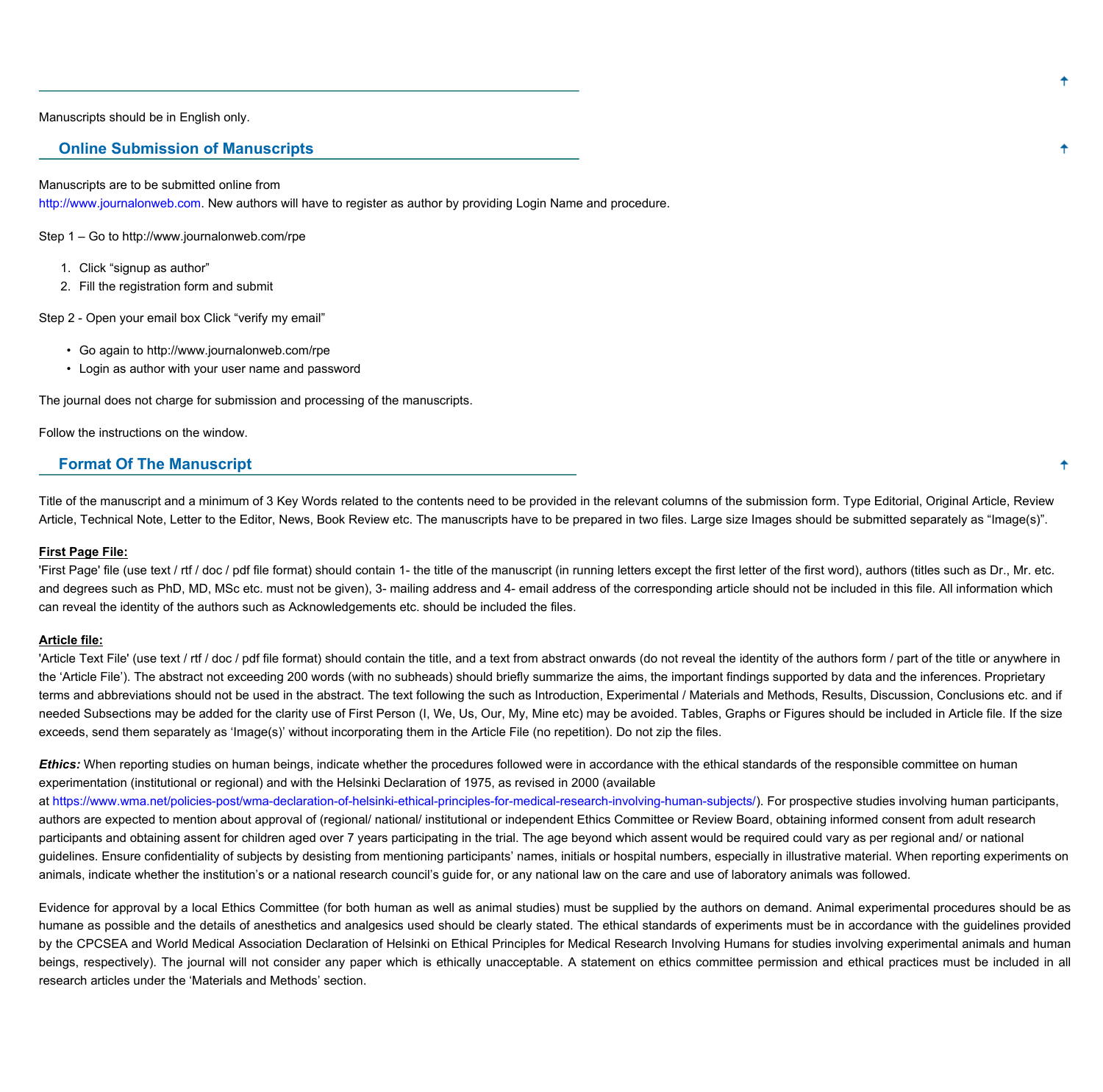#### *Study design:*

Selection and Description of Participants: Describe your selection of the observational or experimental participants (patients or laboratory animals, including controls) clearly, including eligibility and exclusion criteria and a description of the source population. Technical information: Identify the methods, apparatus (give the manufacturer's name and address in parentheses), and procedures in sufficient detail to allow other workers to reproduce the results. Give references to established methods, including statistical methods (see below); provide references and brief descriptions for methods that have been published but are not well known; describe new or substantially modified methods, give reasons for using them, and evaluate their limitations. Identify precisely all drugs and chemicals used, including generic name(s), dose(s), and route(s) of administration.

Reports of randomized clinical trials should present information on all major study elements, including the protocol, assignment of interventions (methods of randomization, concealment of allocation to treatment groups), and the method of masking (blinding), based on the CONSORT Statement (http://www.consort-statement.org).

#### **Reporting Guidelines for Specific Study Designs**

| <b>Guideline</b> | Type of Study Source                                                                                   |                                                                                          |
|------------------|--------------------------------------------------------------------------------------------------------|------------------------------------------------------------------------------------------|
| <b>STROBE</b>    | Observational<br>studies<br>including<br>cohort,<br>case-control.<br>and<br>cross-sectional<br>studies | https://www.strobe-statement.org/index.php?id=available-checklists                       |
| <b>CONSORT</b>   | Randomized<br>controlled<br>trials                                                                     | http://www.consort-statement.org                                                         |
| <b>SQUIRE</b>    | Quality<br>improvement<br>projects                                                                     | http://squire-statement.org/index.cfm?fuseaction=Page.ViewPage&PageID=471                |
| <b>PRISMA</b>    | Systematic<br>reviews<br>meta-analyses                                                                 | and http://prisma-statement.org/PRISMAStatement/Checklist.aspx                           |
| <b>STARD</b>     | of<br><b>Studies</b><br>diagnostic<br>accuracy                                                         | https://pubs.rsna.org/doi/full/10.1148/radiol.2015151516                                 |
| <b>CARE</b>      | Case Reports                                                                                           | https://www.care-statement.org/checklist                                                 |
| <b>AGREE</b>     | Clinical<br>Practice<br><b>Guidelines</b>                                                              | https://www.agreetrust.org/wp-content/uploads/2016/02/AGREE-Reporting-Checklist-2016.pdf |

**The reporting guidelines for other type of studies can be found at<https://www.equator-network.org/reporting-guidelines/>.** 

Statistics: Whenever possible quantify findings and present them with appropriate indicators of measurement error or uncertainty (such as confidence intervals). Authors should report losses to observation (such as, dropouts from a clinical trial). When data are summarized in the Results section, specify the statistical methods used to analyze them. Avoid non-technical uses of technical terms in statistics, such as 'random' (which implies a randomizing device), 'normal', 'significant', 'correlations', and 'sample'. Define statistical terms, abbreviations, and most symbols. Specify the computer software used. Use upper italics (P0.048). For all P values include the exact value and not less than 0.05 or 0.001. Mean differences in continuous variables, proportions in categorical variables and relative risks including odds ratios and hazard ratios should be accompanied by their confidence intervals.

Results: Present your results in a logical sequence in the text, tables, and illustrations, giving the main or most important findings first. Do not repeat in the text all the data in the tables or illustrations; emphasize or summarize only important observations. Extra- or supplementary materials and technical detail can be placed in an appendix where it will be accessible but will not interrupt the flow of the text; alternatively, it can be published only in the electronic version of the journal.

When data are summarized in the Results section, give numeric results not only as derivatives (for example, percentages) but also as the absolute numbers from which the derivatives were calculated, and specify the statistical methods used to analyze them. Restrict tables and figures to those needed to explain the argument of the paper and to assess its support. Use graphs as an alternative to tables with many entries; do not duplicate data in graphs and tables. Where scientifically appropriate, analyses of the data by variables such as age and sex **should be included.**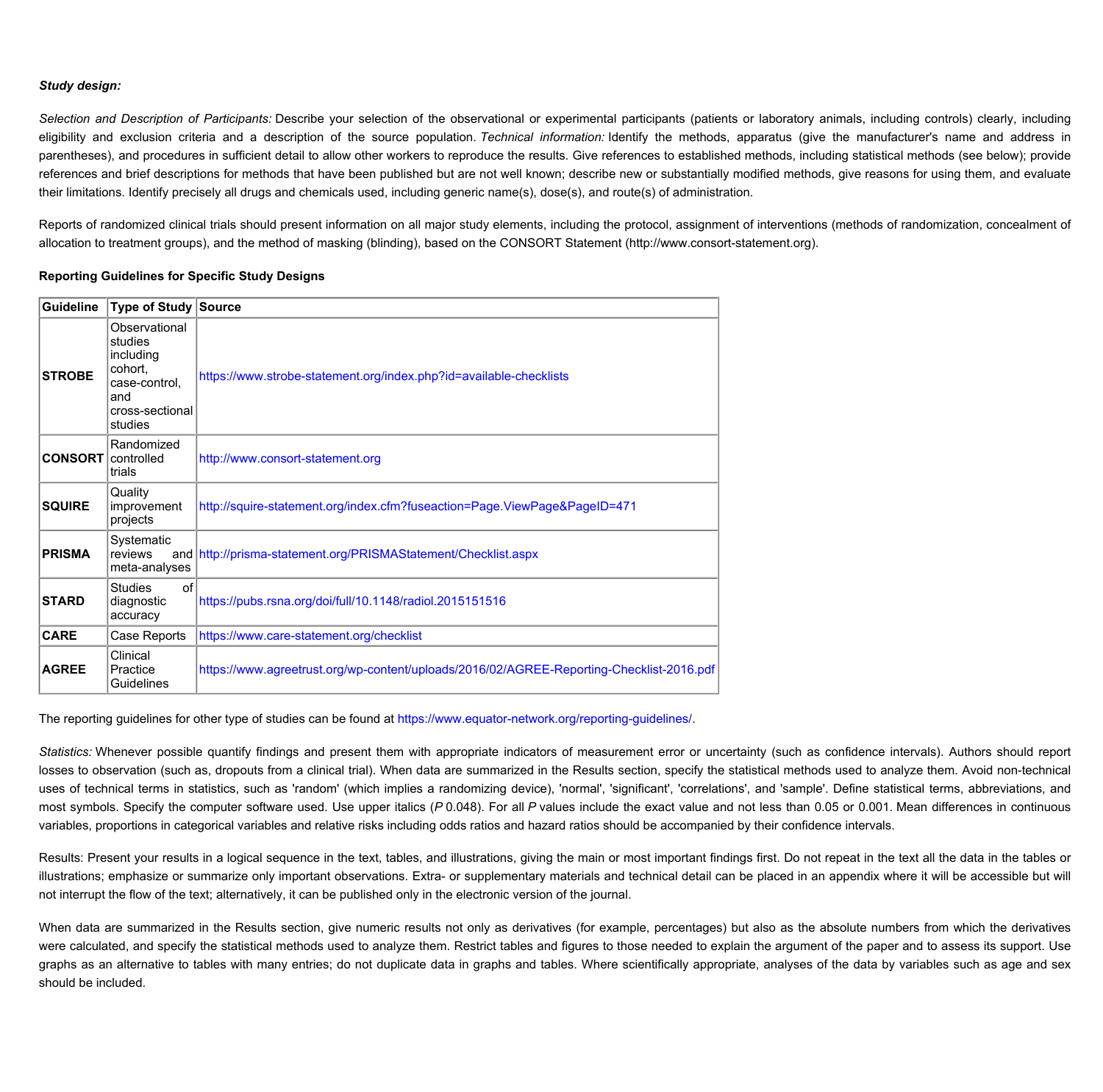Discussion: Include summary of key findings (primary outcome measures, secondary outcome measures, results as they relate to a prior hypothesis); Strengths and limitations of the study (study question, study design, data collection, analysis and interpretation); Interpretation and implications in the context of the totality of evidence (is there a systematic review to refer to, if not, could one be reasonably done here and now?, what this study adds to the available evidence, effects on patient care and health policy, possible mechanisms); Controversies raised by this study; and *Future research directions* (for this particular research collaboration, underlying mechanisms, clinical research).

Do not repeat in detail data or other material given in the Introduction or the Results section. In particular, contributors should avoid making statements on economic benefits and costs unless their manuscript includes economic data and analyses. Avoid claiming priority and alluding to work that has not been completed. New hypotheses may be stated if needed, however they should be clearly labeled as such. About 30 references can be included. These articles generally should not have more than six authors.

#### **Review Articles:**

It is expected that these articles would be written by individuals who have done substantial work on the subject or are considered experts in the field. A short summary of the work done by **the contributor(s) in the field of review should accompany the manuscript.**

The prescribed word count is up to 3000 words excluding tables, references and abstract. The manuscript may have about 90 references. The manuscript should have an unstructured Abstract (250 words) representing an accurate summary of the article. The section titles would depend upon the topic reviewed. Authors submitting review article should include a section describing the methods used for locating, selecting, extracting, and synthesizing data. These methods should also be summarized in the abstract.

The journal expects the contributors to give post-publication updates on the subject of review. The update should be brief, covering the advances in the field after the publication of the article and should be sent as a letter to editor, as and when major development occurs in the field.

#### **Case reports:**

New, interesting and rare cases can be reported. They should be unique, describing a great diagnostic or therapeutic challenge and providing a learning point for the readers. Cases with clinical significance or implications will be given priority. These communications could be of up to 1000 words (excluding Abstract and references) and should have the following headings: **Abstract (unstructured), Key-words, Introduction, Case report, Discussion, Reference, Tables and Legends in that order.**

The manuscript could be of up to 1000 words (excluding references and abstract) and could be supported with up to 10 references. Case Reports could be authored by up to four authors.

### **Letter to the Editor:**

These should be short and decisive observations. They should preferably be related to articles previously published in the Journal or views expressed in the journal. They should not be preliminary observations that need a later paper for validation. The letter could have up to 500 words and 5 references. It could be generally authored by not more than four authors.

### *Other:*

**Editorial, Guest Editorial, Commentary and Opinion are solicited by the editorial board.**

### **References :**

References should be numbered consecutively in the order in which they are referred (not in alphabetic order) as superscripts in Arabic numerals in square tables, and legends at the appropriate places. References cited only in tables or figure legends should also be numbered in accordance with the sequence style of the examples below, which are based on the formats used by the NLM in Index Medicus. The titles of journals should be abbreviated according to For non-indexed journals, use complete name of the journal. References to the abstracts (published as abstracts only) may be avoided. Information from accepted should be cited in the text as "unpublished observations" with written permission from the source. Avoid citing "personal communication" unless not available from normal sources, in which case the name of the person and date of communication should be cited in parentheses in the text. The accuracy of references is the responsibility types of references are shown below, for other types of references such as electronic media; newspaper items, etc. please refer to ICMJE **Guidelines [http://www.nlm.nih.gov/bsd/uniform\\_requirements.html](https://www.nlm.nih.gov/bsd/uniform_requirements.html)**

#### **a. Journal paper :**

Bhatt B.C., Application of thermoluminescence (TL) and optically stimulated luminescent (OSL) phosphors for dosimetry of neutrons and heavy charged particles (HCPs), Radiat. **Protec. Environ., 31 (1 to 4), 35-42.**

Sharma, R. Pradeepkumar, K.S, and R. Singh, Radiological emergencies in public domain and role of First Responders, Radiat. Protec. Environ., 32 (182), 35-39.

Bhat N.N., Rao B.S., Anjaria K.B. and Sreedevi B., Simulation of partial body exposure conditions for validation of biological dosimetry using Chromosomal Aberrations in human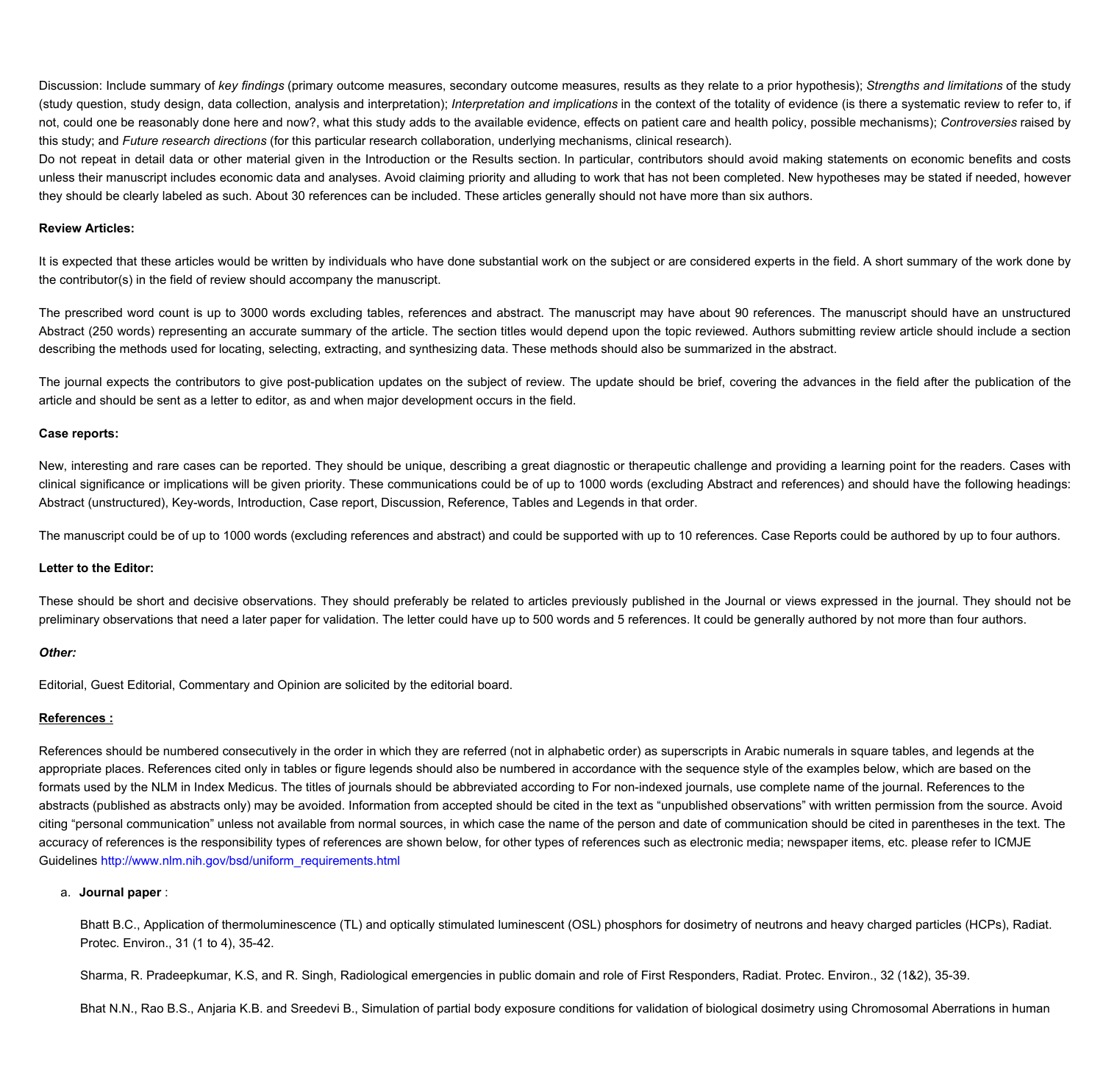**peripheral lympocyctes, Radiat. Protec. Environ., 29 (1 to 4), 2006.**

**For more than 6 authors in any reference, list the first six contributors followed by et al.**

**b. Conference Proceedings :**

**Luszik-Bhadra M., Personal Neutron Dosimetry – Principles and Limitations, IARPNC-2010, Mumbai, India.**

**c. Books and Other Monographs :**

**Cember H., Introduction to Health Physics, McGraw-Hill Professional, 1996.**

Pushparaja (Guest Editor), Radiation Protection and Safety Aspects, IANCAS Bulletin (Special issue), IANCAS, BARC, Mumbai, 1999.

## **Tables**

Tables should be numbered consecutively. Each table should have a caption with sufficient details to make it self-explanatory. The tables should be typed the printed page should be **considered in designing the table.**

Footnotes to tables should be identified with superscript lower case letters a, b, etc. and placed at the bottom of the page containing the table.

### **Legends:**

Legends / captions for the figures/images (with sufficient details to make it self-explanatory) should be included at the end of the article file.

### **Images and Figures:**

Submit good quality color images. Each image should be less than 4096 kb in size. Size of the image can be reduced by decreasing the actual height 1024x760 pixels or 5 inches). All image formats (jpeg, tiff, gif, bmp, png, eps, etc.) are acceptable; jpg is most suitable. Do not zip the files. They should Arabic numerals. Legends for figures should be typed double-spaced on a separate page. Mathematical expressions should be set out clearly. It may / illustration will appear in colour in the print version, however, colour distinction in figures can be kept for **the electronic / online version only for additional copyright transfer form has to be submitted.**

## **SI Units:**

Authors should use the International System of units (SI) with traditional units in parenthesis. Any manuscript received which does not employ the SI system will be returned without review.

## **Proofs:**

Proofs will be sent to the corresponding author and these should be returned as early as possible, preferably within 3 days. Major alterations in the proofs not permitted.

## **Copyright transfer:**

**The contributors' form and copyright transfer form has to be submitted.**

# <span id="page-4-0"></span>**Copyrights**

↑

 $\ddot{\phantom{1}}$ 

The entire contents of the Radiation Protection and Environment (RPE) are protected under Indian and international copyrights. The Journal, however, grants to all users a free, irrevocable, worldwide, perpetual right of access to, and a license to copy, use, distribute, perform and display the work publicly and to make and distribute derivative works in any digital medium for any reasonable non-commercial purpose, subject to proper attribution of authorship and ownership of the rights. The journal also grants the right to make small numbers of printed copies **for their personal non-commercial use under Creative Commons Attribution-Noncommercial-Share Alike 4.0 Unported License.**

# <span id="page-4-1"></span>**Conflicts of Interest/ Competing Interests**

All authors of must disclose any and all conflicts of interest they may have with publication of the manuscript or an institution or product that is mentioned in the manuscript and/or is important to the outcome of the study presented. Authors should also disclose conflict of interest with products that compete with those mentioned in their manuscript.